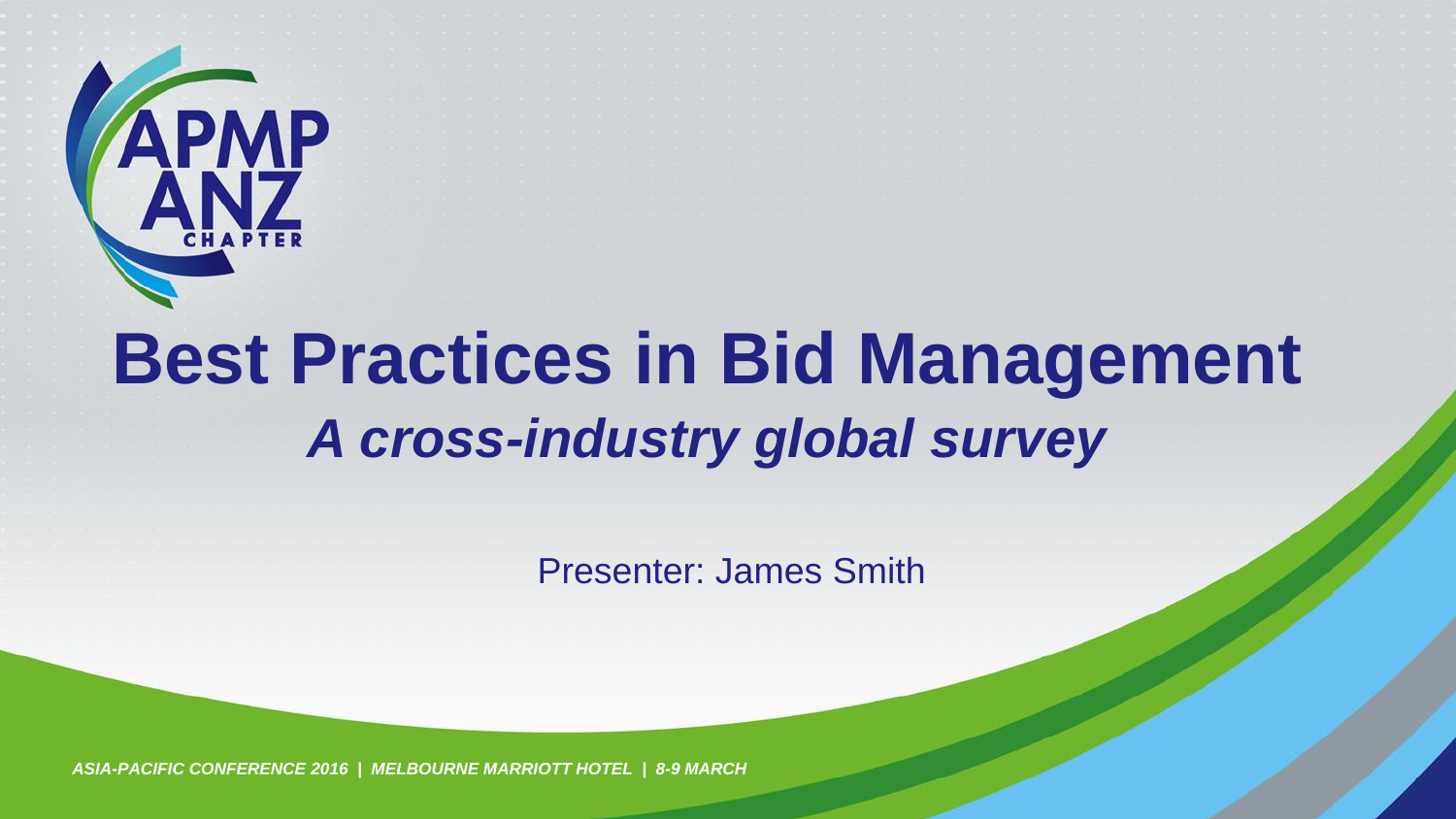#### **Have you ever wondered …**

**else does bid management?**

**Which bid management activities make a difference? How everyone** 

**What is best practice in bid management?**

#### **Do I have to work these long hours?**

**Is our win rate good enough?** **How can I get more support for bid management?**

**How can we improve our win rate?**

**Can better bidding improve our commercial outcomes?**

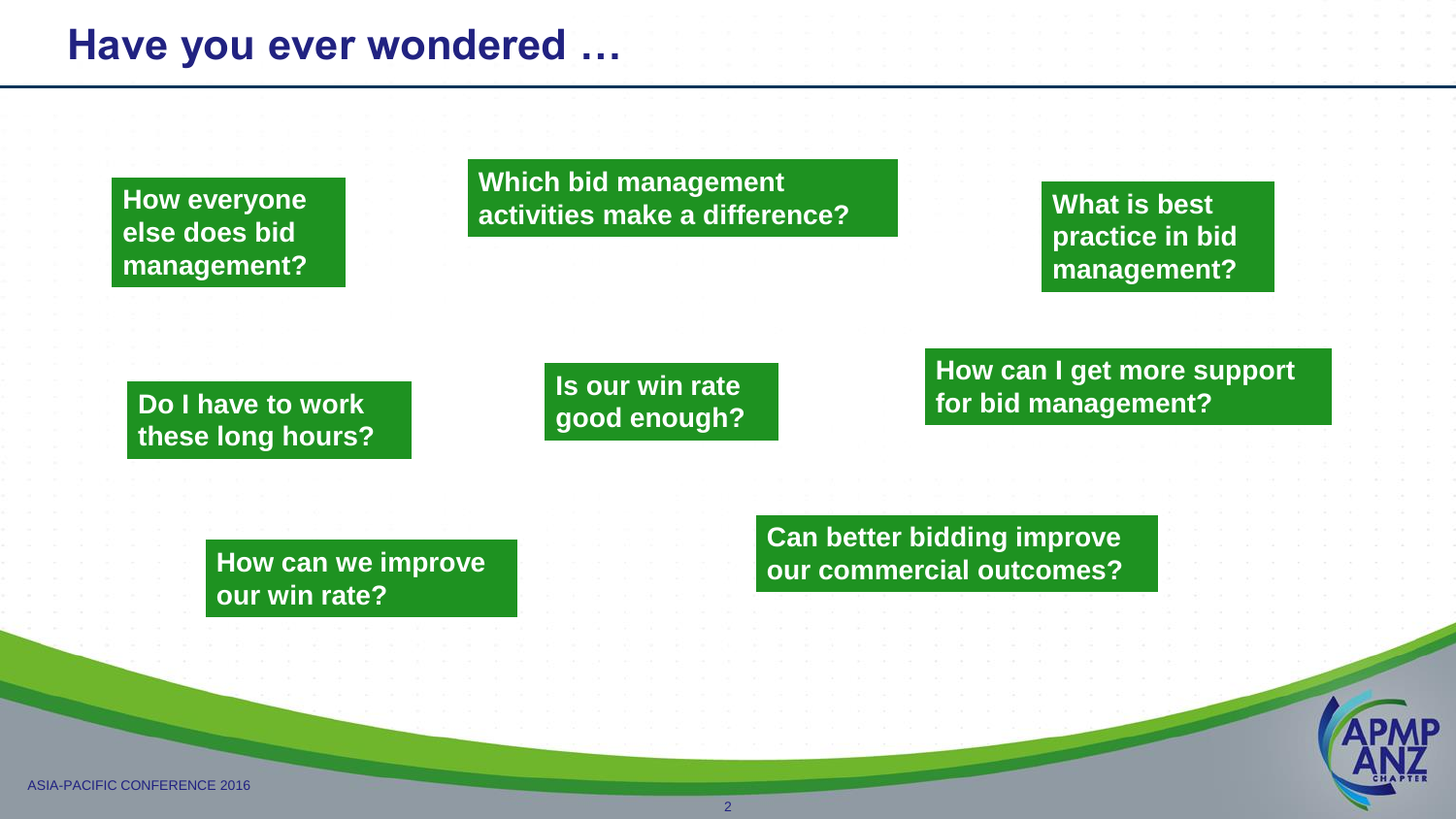

# **Background to the survey**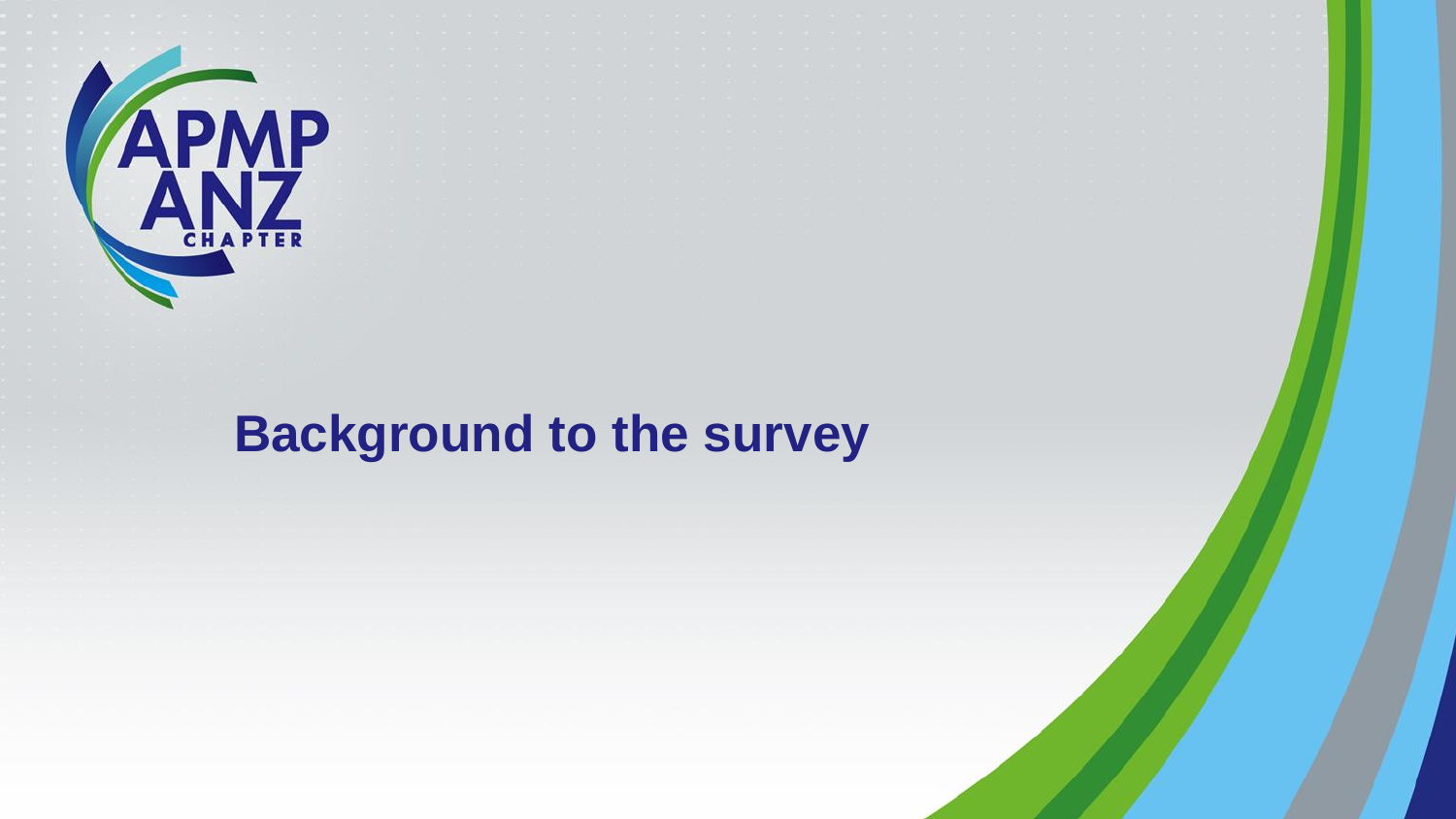### **Demographics of Respondents**

#### *83 total respondents answered 18 questions*

#### **Location**

- **O** 48% responses from Europe
- 17% responses from North America
- **O** 35% responses from Asia Pacific and India

#### **Industry**

- 44% in IT, telecommunications or digital
- 19% in professional services, legal or accounting
- 17% in construction, property or facilities management
- **O** 20% in finance, health, defence and other sectors

#### *A cross-industry global survey*

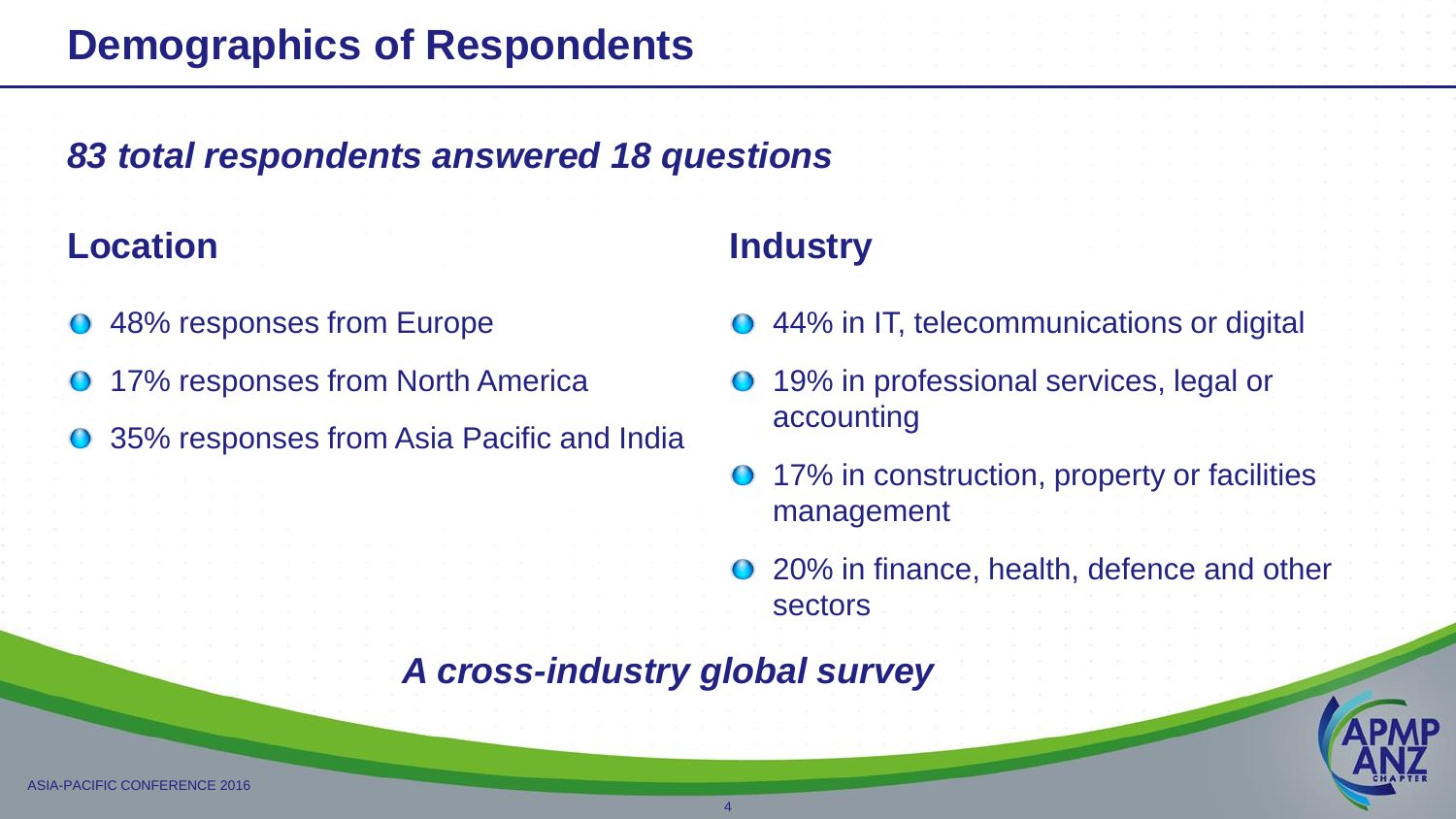## **Survey question topics**

| Q1: Industry                           | Q10: Win rates                    |
|----------------------------------------|-----------------------------------|
| <b>Q2: Organisation revenue</b>        | <b>Q11: Commercial outcomes</b>   |
| Q3: Location                           | Q12: Bid leadership               |
| Q4: Respondent's role                  | Q13: Bid manager responsibilities |
| <b>Q5: Bid contract values</b>         | Q14: Bid planning "inputs"        |
| <b>Q6:</b> Sales methodologies         | Q15: Bid deliverables             |
| Q7: Opportunity management tools (CRM) | Q16: Bid team environment         |
| <b>Q8: Qualification process</b>       | <b>Q17: Reviews and approvals</b> |
| <b>Q9: Planning timeframes</b>         | Q18: Post-submission activities   |



APMP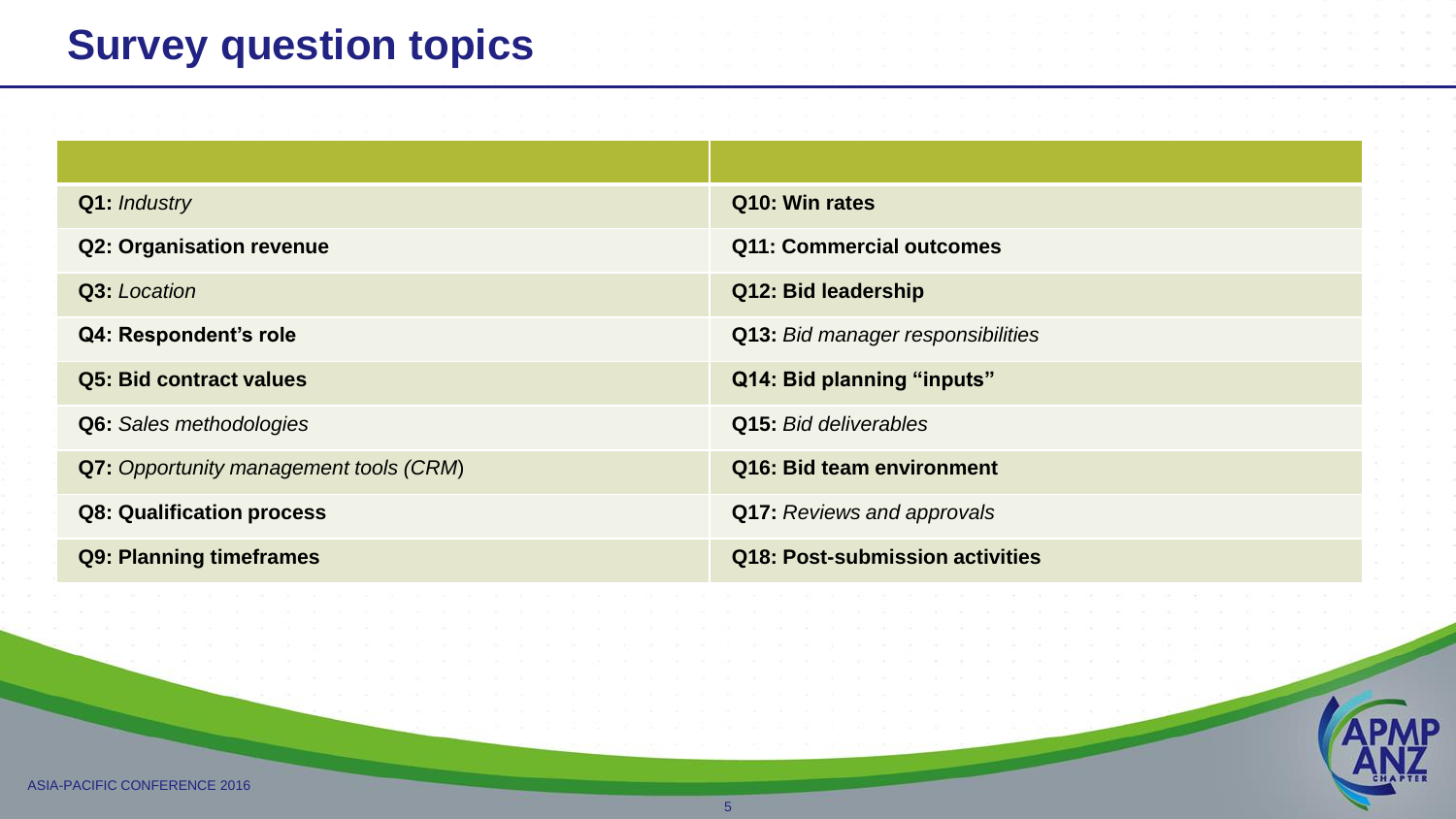

# **Results Summary**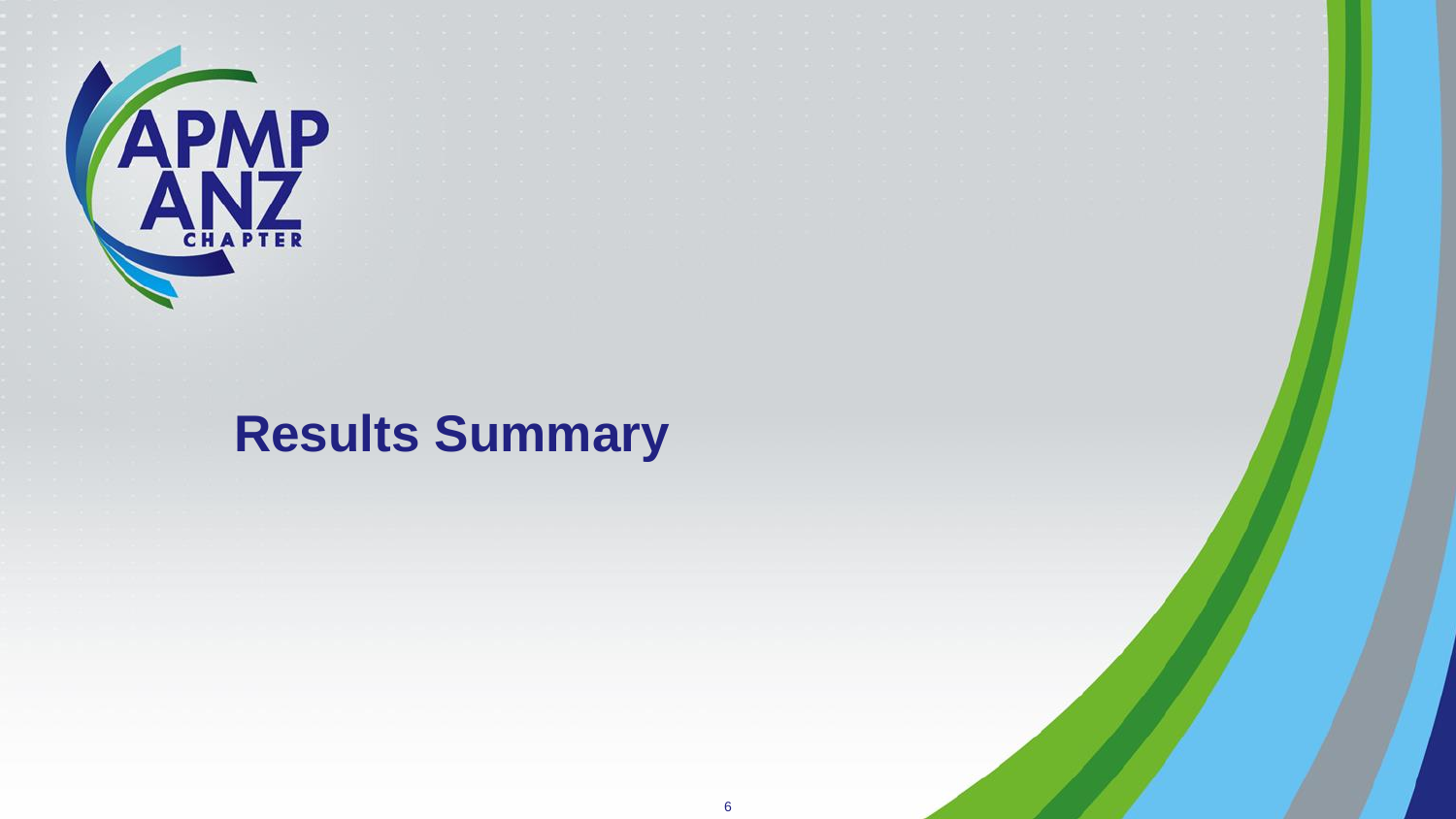#### **Q2: What is your organisation's typical annual revenue ?**

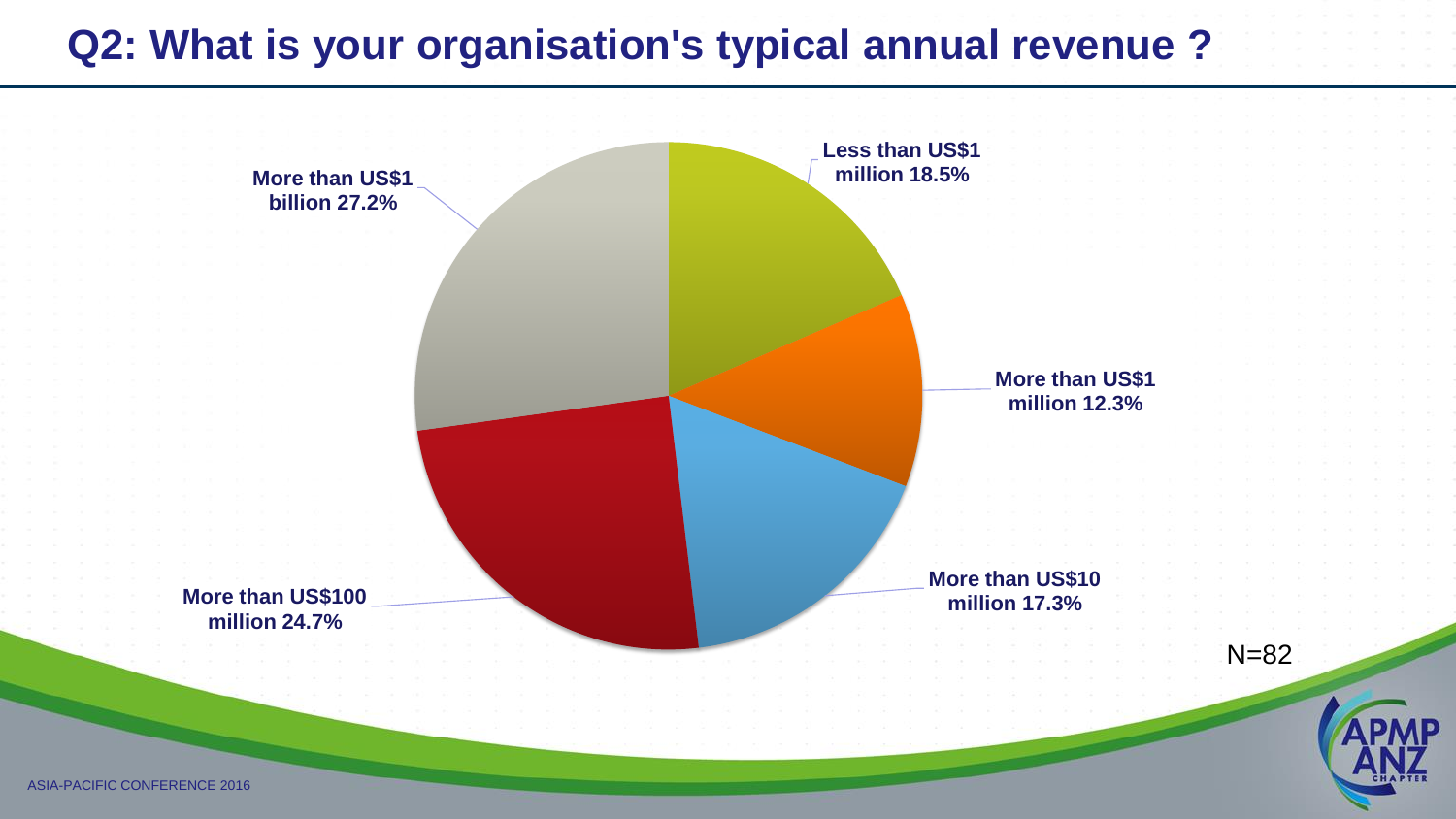#### **Q4: What is your role in your organisation ?**

**Pre-Sales Specialist, 1.4% Commercial or Legal Manager, 4.1%**

**Solution Architect, 4.1%**

**Project Manager, 2.7%**

**Bid Coordinator, 5.4%**

**Other sales role, 1.4%**

**Bid Manager/Director, 48.6%**

**Services/Delivery/Operations Manager 4.1%**

> **Business Development Manager/Director, 23.0%**

**Account or Sales Manager/Director, 5.4%**



N=75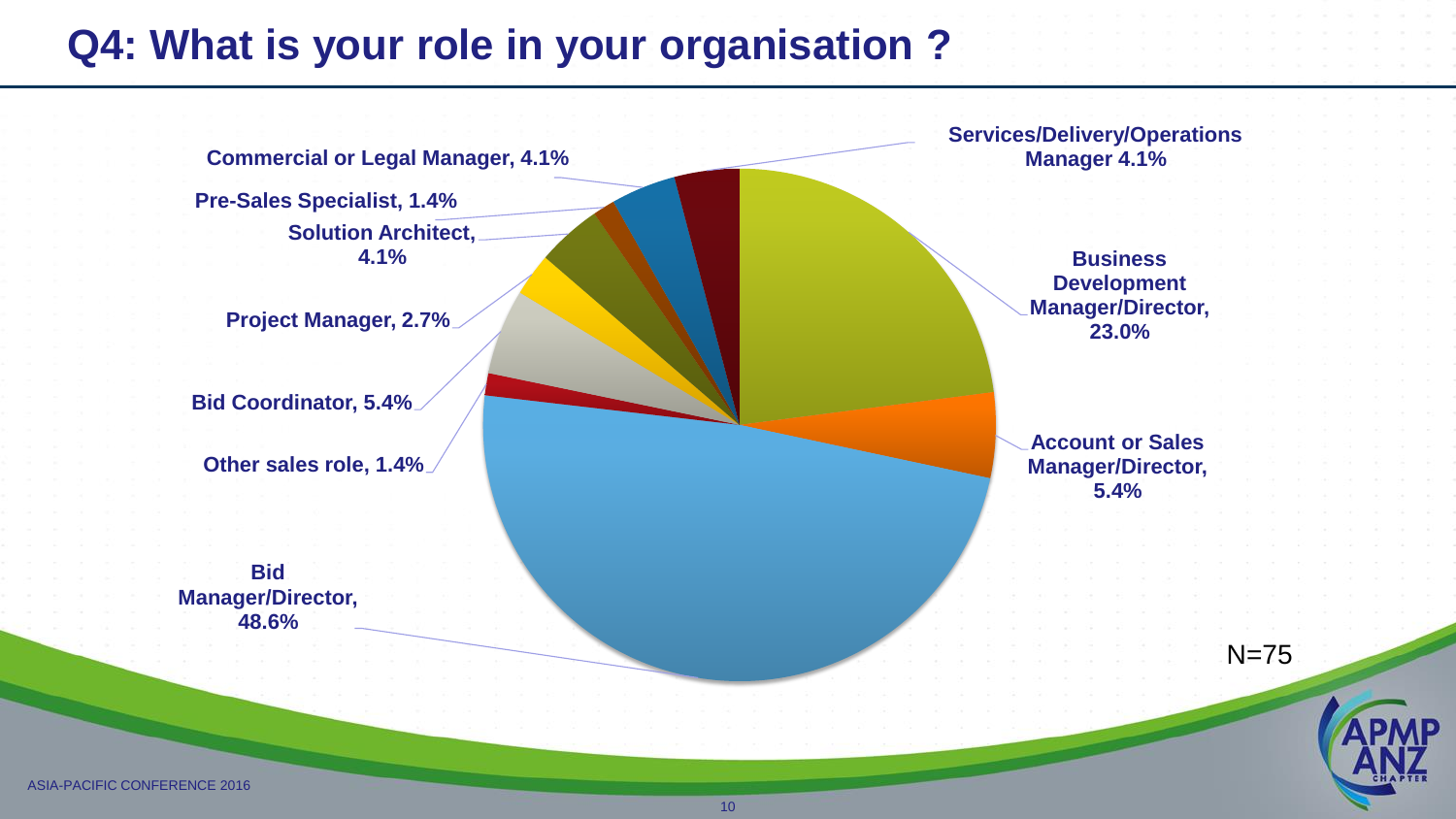#### **Q5: What are the typical contract values of the bids?**

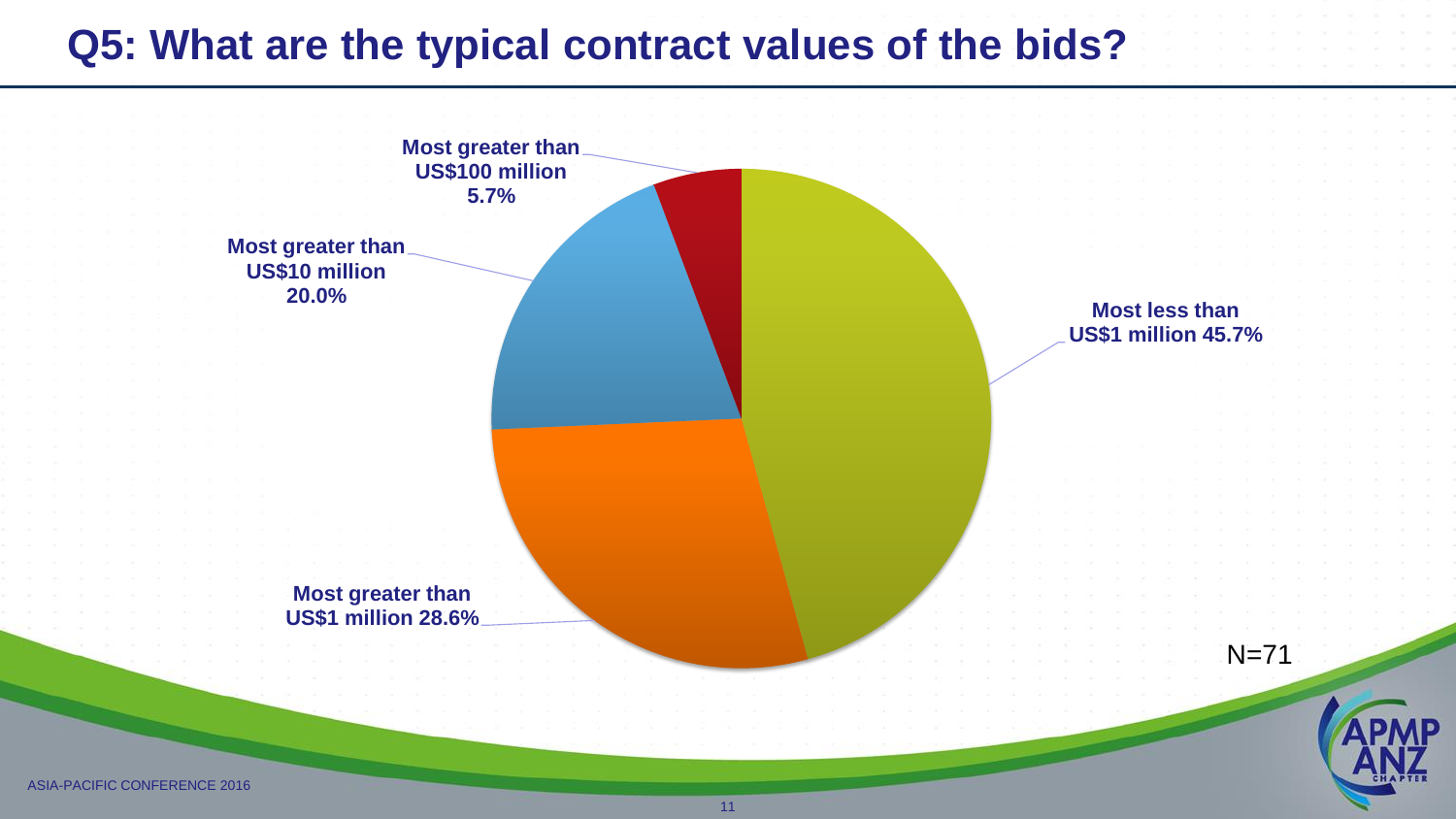#### **Q8: How does your organisation qualify the major sales opportunities?**

**There is a formal meeting where stakehol ders and management approve pursuing the opportunity based on objective criteria. 47.8% The sales team decide after consulting with stakeholders. 19.4% The sales team decide based on the perceived probability of winning. 11.9% We pursue nearly every sales opportunity. 20.9%** N=68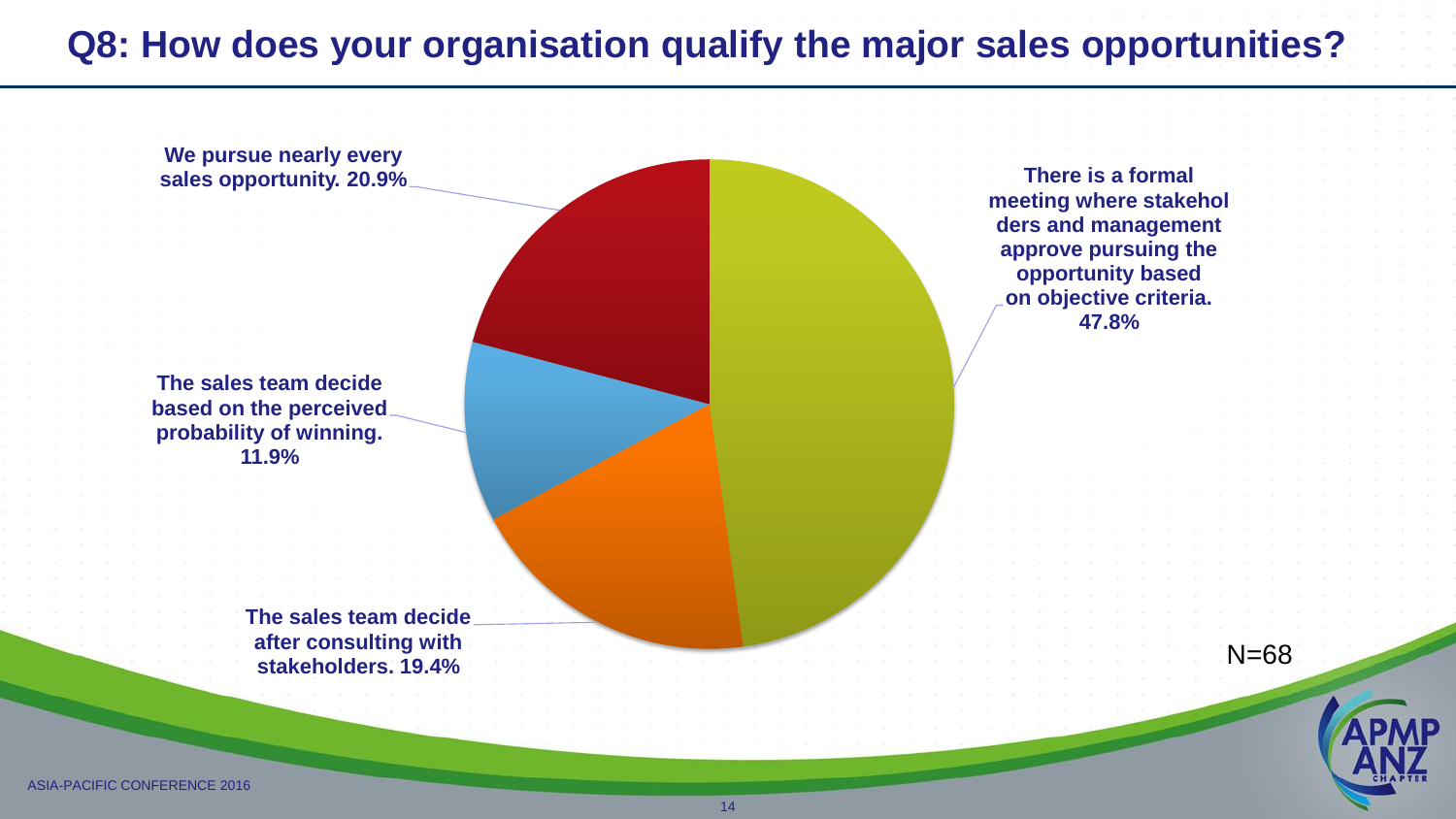#### **Q9: For major opportunities, when do you start planning a response ?**

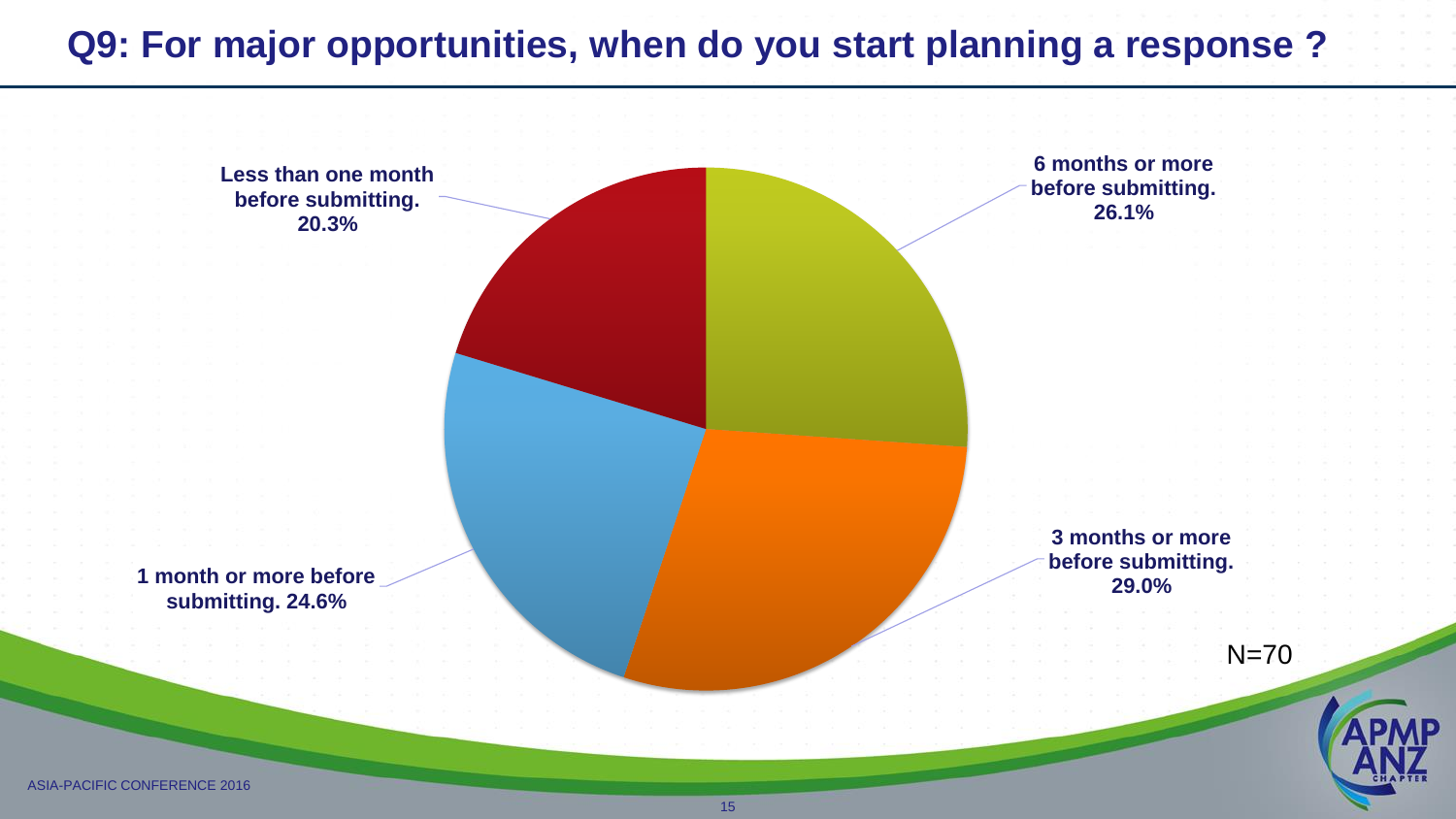#### **Q10: How would you describe your current win rate ?**

**We win nearly all our submitted bids. 11.4% We win most of the major bids. 35.7% We win bids, but not enough of the major bids. 38.6% We really don't win enough bids. 11.4% I don't know our current win rate. 2.9%** N=71



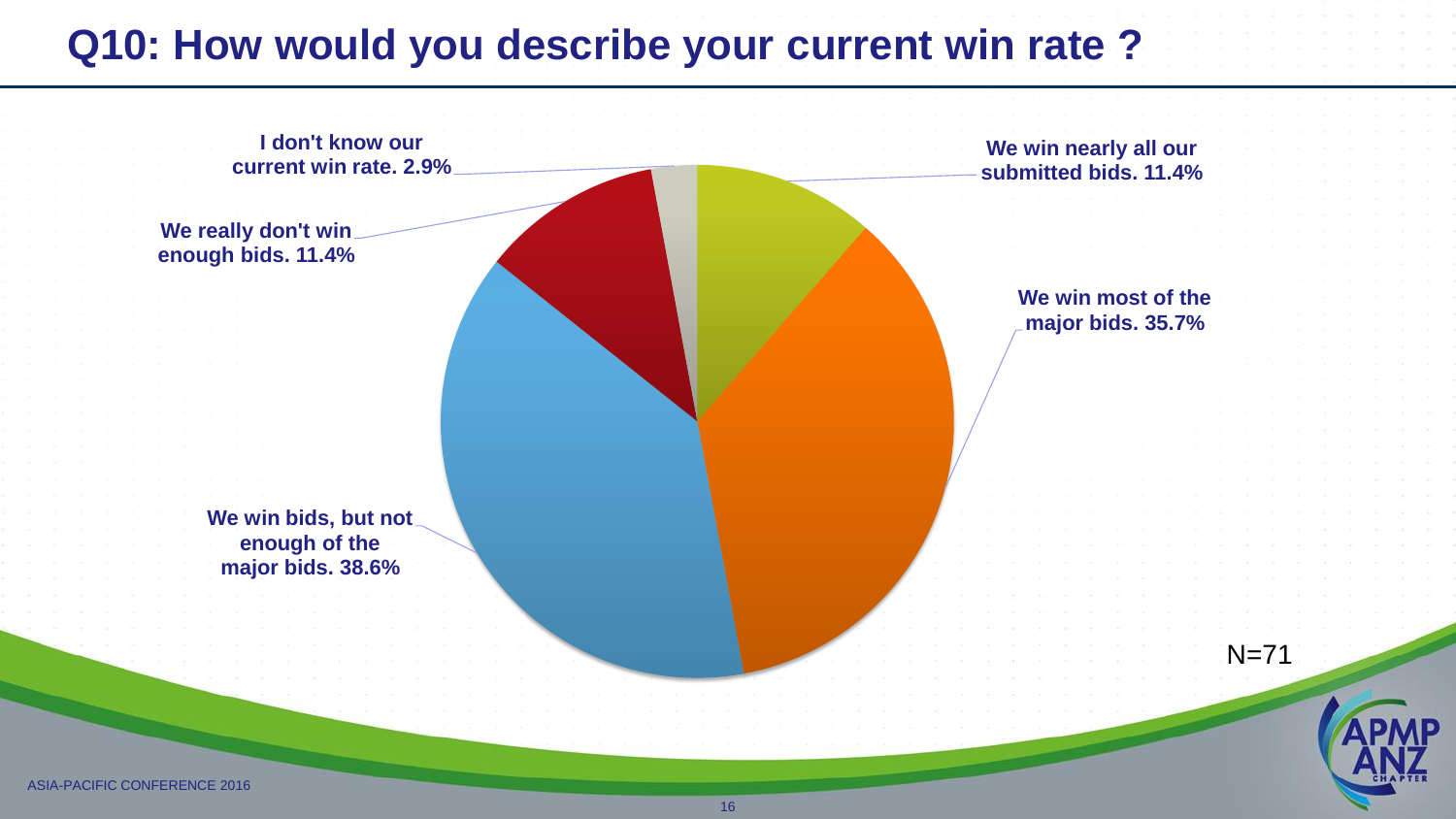#### **Q11: How would you describe your commercial outcomes?**

**We do not report profitability of individual contracts. 11.6% I do not have access to profitability reports. 10.1%**

**We have had several loss-making contracts recently and/or had to pay penalties for nonperformance on major contracts. 2.9%**

**We usually rely on contract variations or change requests to make any profit. 4.3%**

**We usually make a profit, but less than that forecasted in the approved business case. 29.0%**

**We usually achieve the profitability forecast in the business case approved before submitting the bid. 42.0%**

N=70

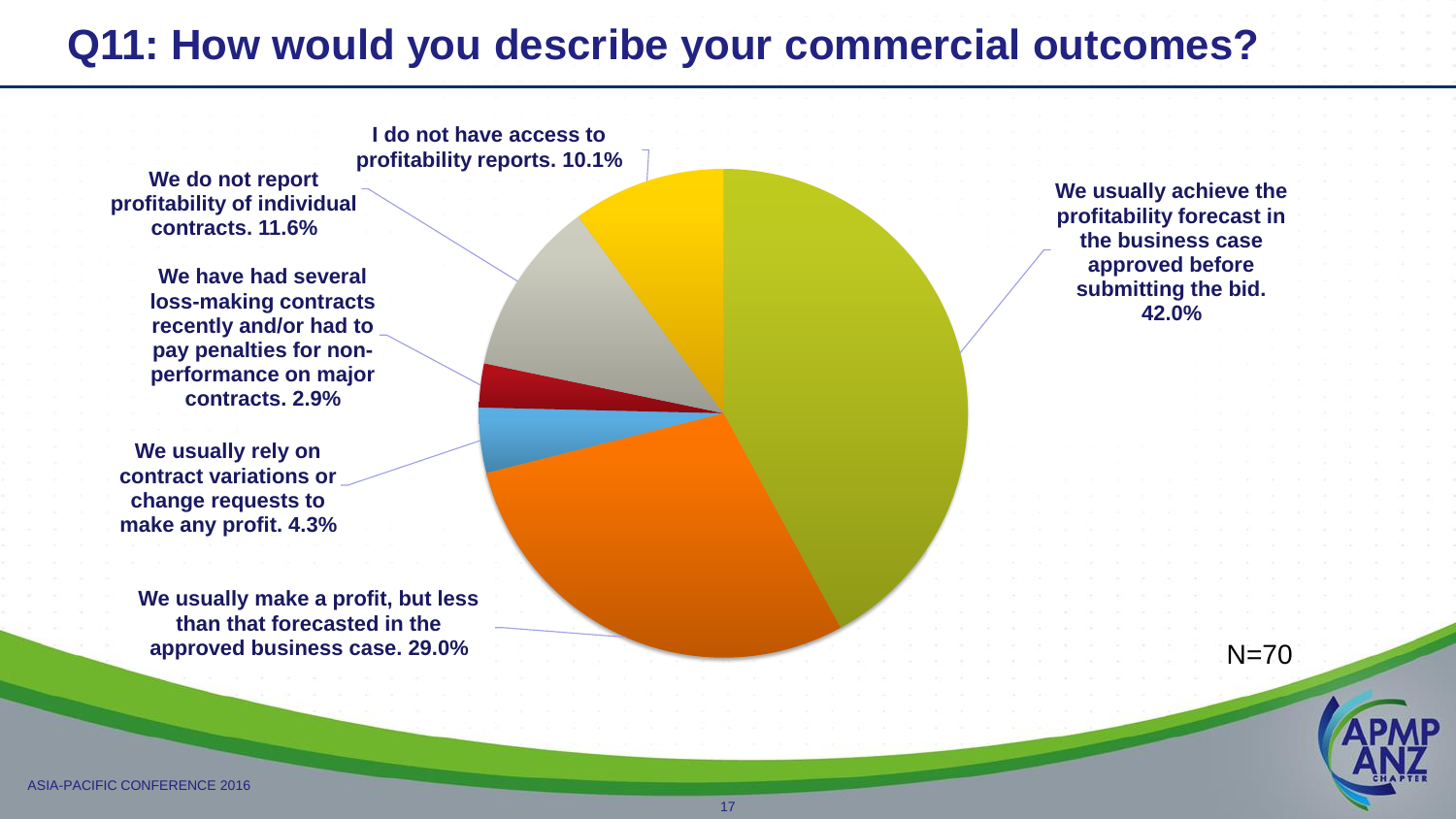### **Q12: Who leads the development of a bid ?**

**A manager whose staff will be responsible for delivering the proposed solution. 4.6%**

**A commercial manager. 1.5%**

**A director or manager from sales or business development. 50.8%**

**A bid manager or bid director. 43.1%**

N=66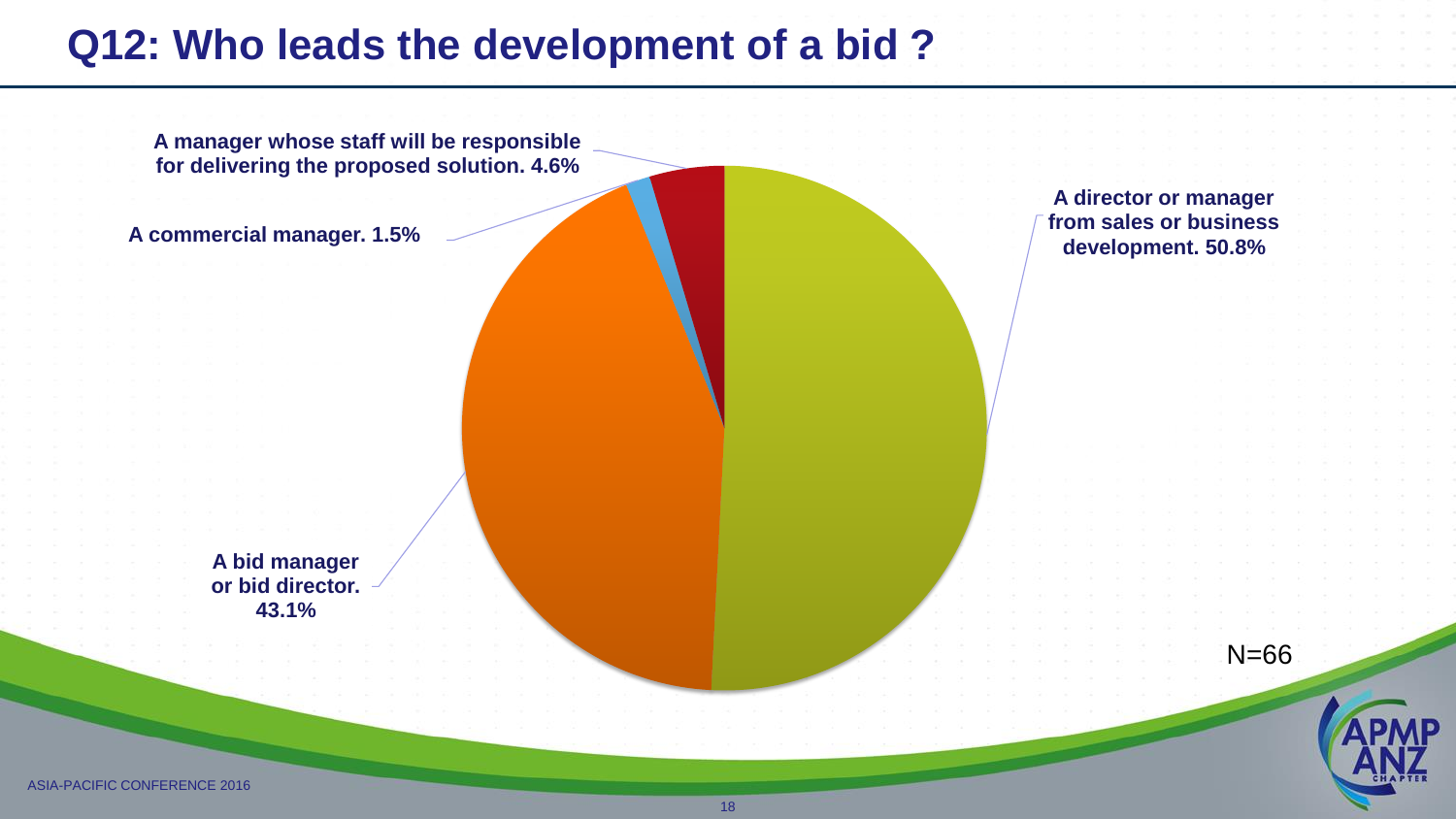#### **Q14: During a bid, which of the following are clearly communicated?**

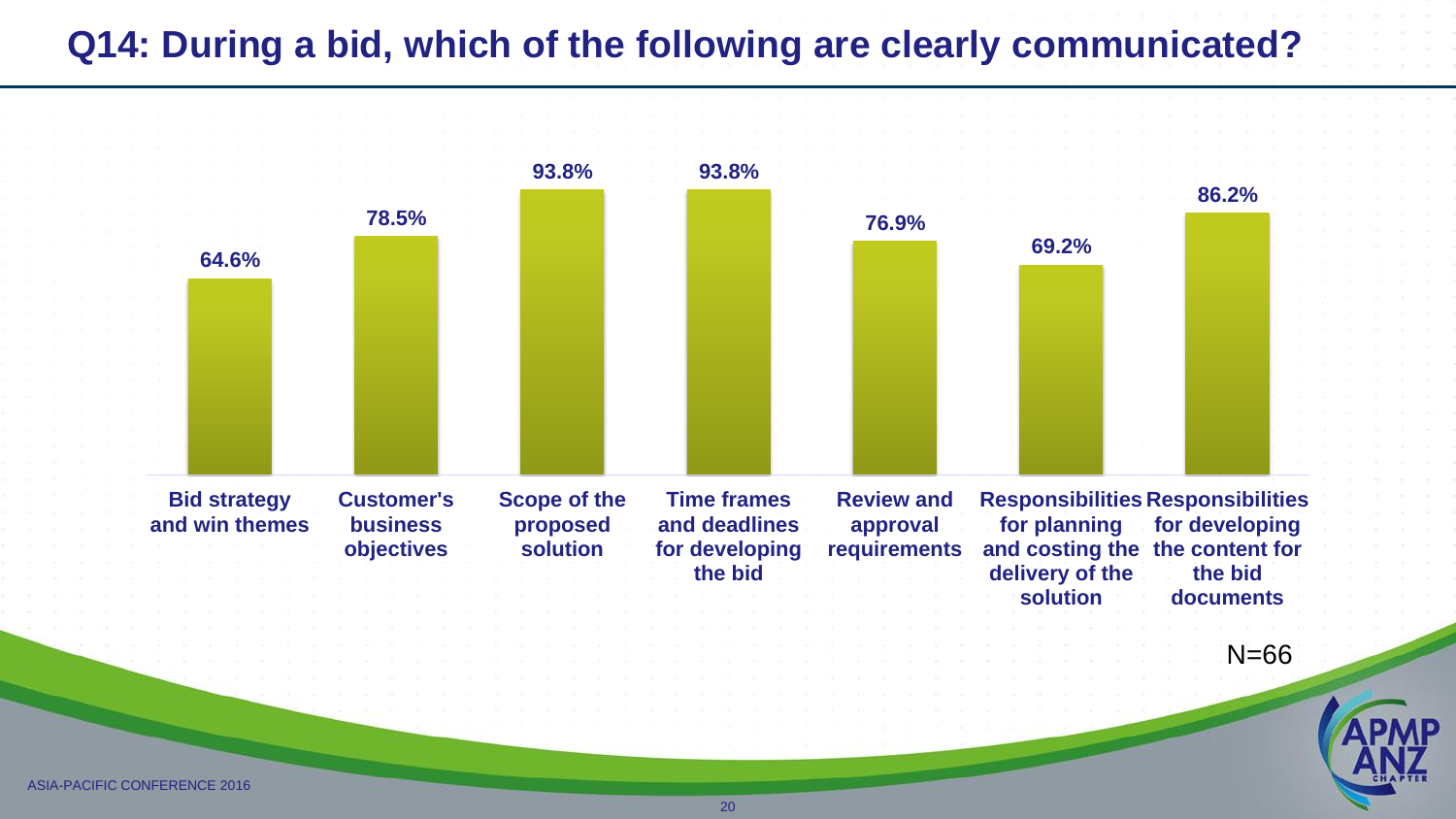#### **Q16: During a bid, which of the following are usual?**

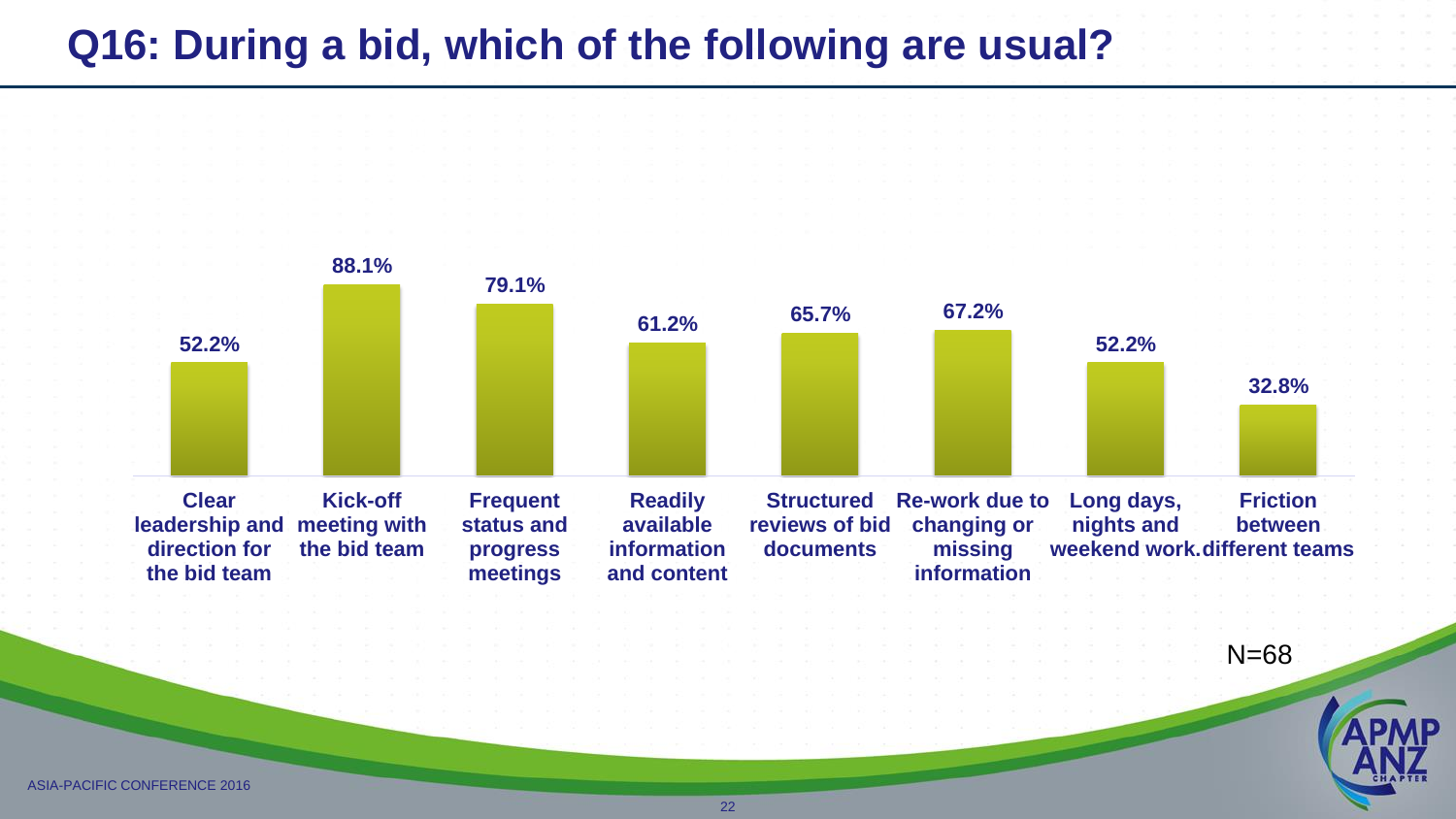#### **Q18: After submitting a bid, what actions does your organisation take?**

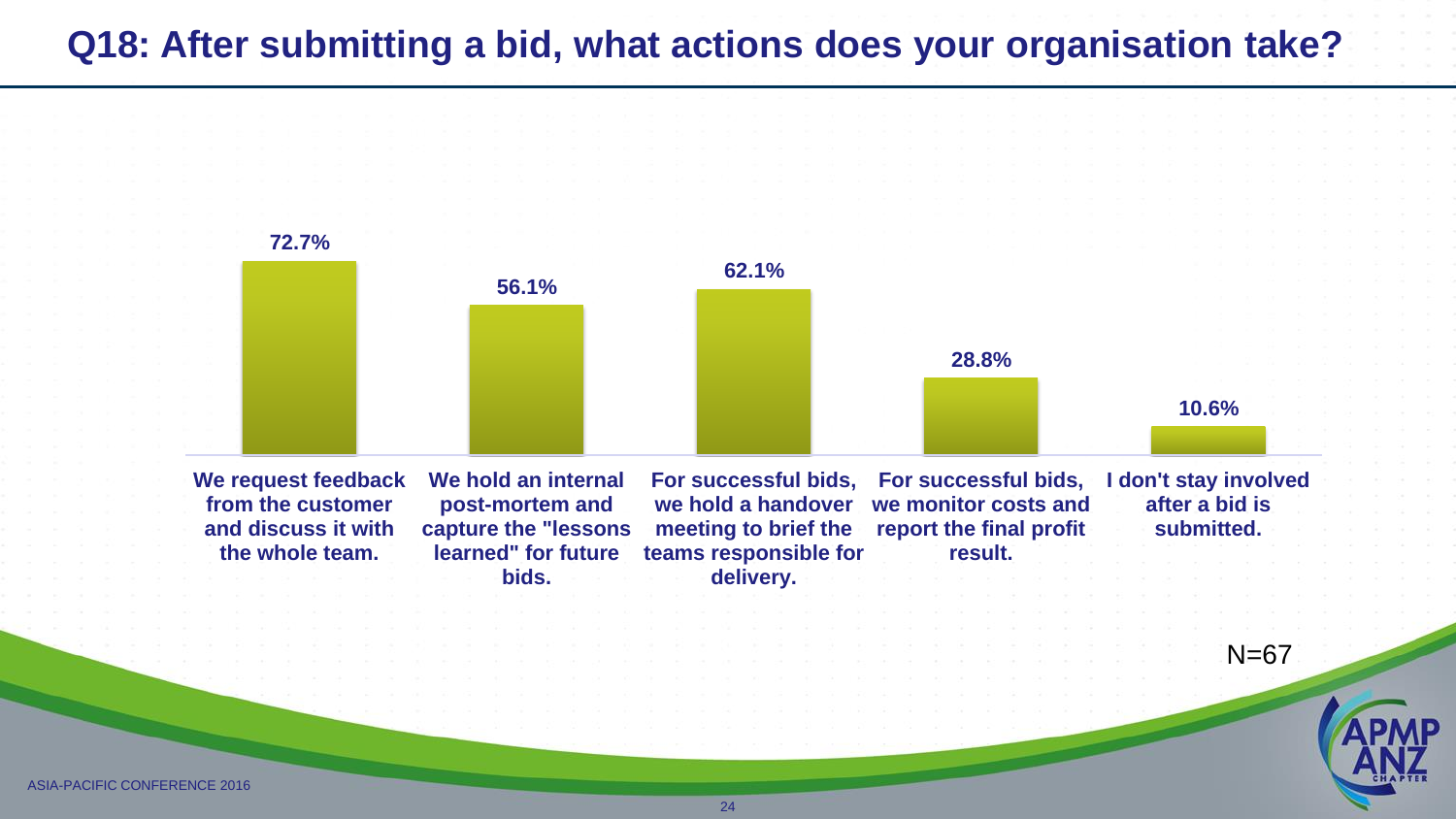

# **Results analysis**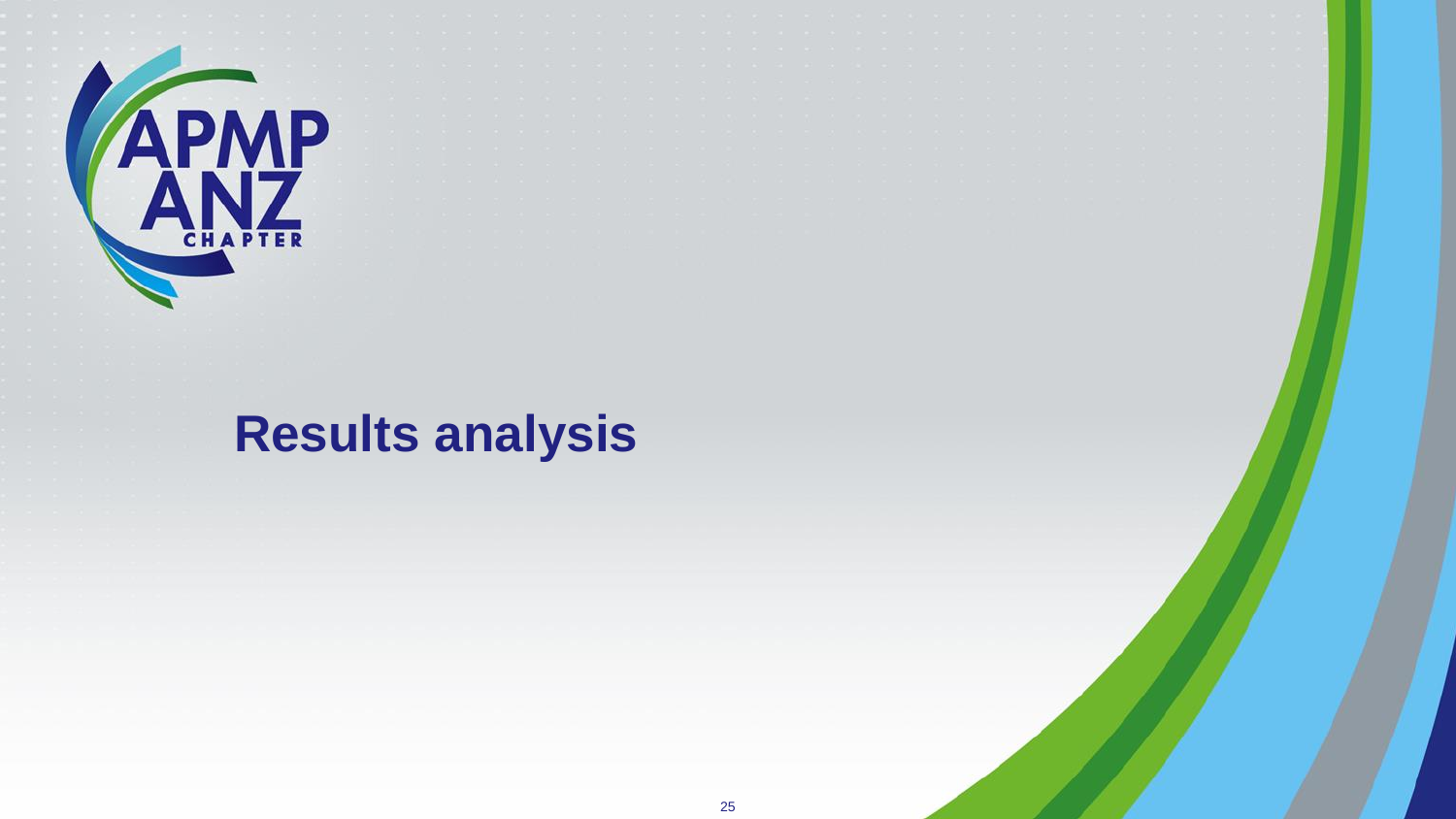#### **Does sales qualification improve win rates?**

- No obvious impact of formal qualification on win rates
- **O** Has qualification become a boxticking exercise?
- Whatever you do, don't stop qualifying but do challenge assumptions.

| Q8: Bid win-rate                                 | <b>Nearly all or</b><br>most | Don't win<br>enough |
|--------------------------------------------------|------------------------------|---------------------|
| Q10: Formal meeting with<br>all stakeholders and | 43%                          | <b>57%</b><br>???   |
| objective criteria                               | 13                           | 17                  |
| Q10: Sales team consult                          | 31%                          | 69%                 |
| with other stakeholders                          | $\overline{4}$               | 9                   |
| Q10: Sales team decide                           | 75%                          | 25%<br>???          |
| based on perceived<br>probability of winning     | 6                            | $\overline{2}$      |
| Q10: We pursue just about                        | 50%                          | 50%                 |
| everything                                       | $\overline{7}$               | $\overline{7}$      |

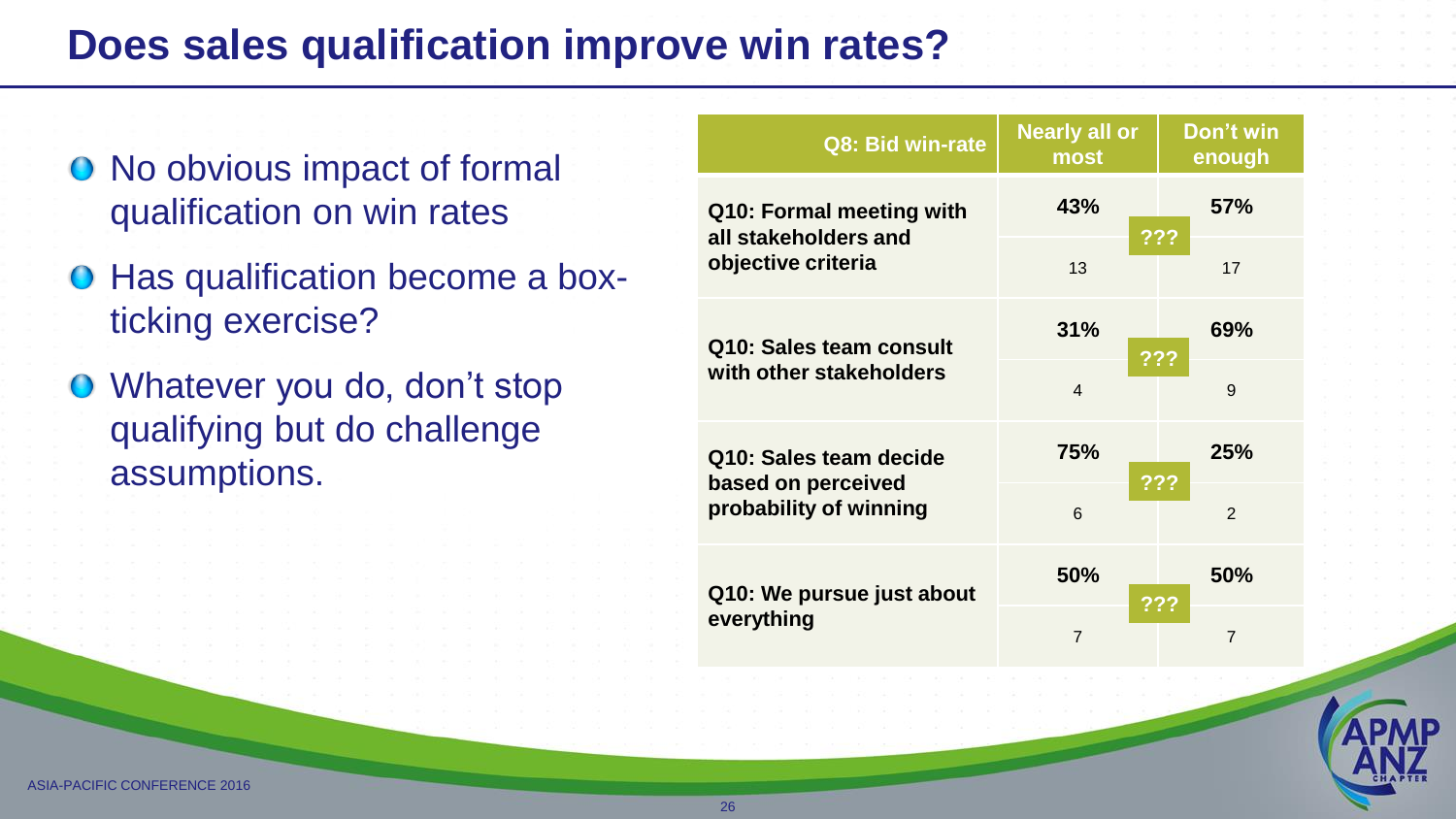### **Earlier planning drives better win rates**

|  | <b>Q9: Planning horizons</b>                           | >3 months before<br>submission | >1 month before<br>submission | <1 month before<br>submission |
|--|--------------------------------------------------------|--------------------------------|-------------------------------|-------------------------------|
|  |                                                        | 71%                            | 14%                           | 14%                           |
|  | Q10: We win nearly all our submitted bids.             | 5                              |                               | 1                             |
|  |                                                        | 56%                            | 28%                           | 16%                           |
|  | Q10: We win most of the major bids.                    | 14                             | $\overline{7}$                | $\overline{4}$                |
|  | Q10: We win bids, but not enough of the major<br>bids. | 67%                            | 26%                           | 7%                            |
|  |                                                        | 18                             | $\overline{7}$                | 2                             |
|  |                                                        | 13%                            | 13%                           | 75%                           |
|  | Q10: We really don't win enough bids.                  | 1                              | $\blacktriangleleft$          | $6\phantom{1}$                |
|  |                                                        |                                |                               |                               |
|  |                                                        |                                |                               |                               |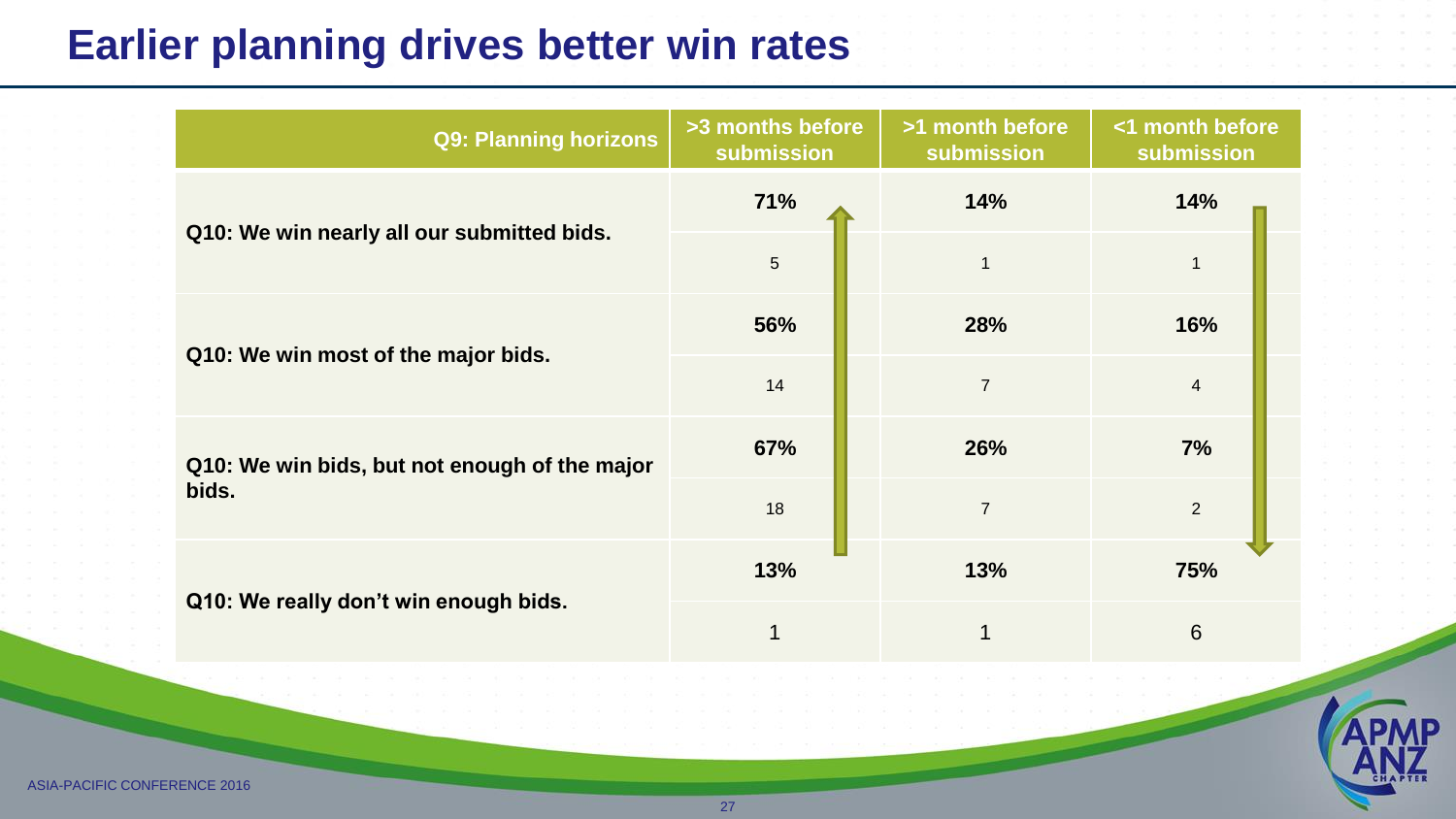#### **Customer focus drives better win rates**

ASIA-PAC

| <b>Q14: Bid planning inputs</b>                        | <b>Bid strategy and win themes</b> | <b>Customer's business objectives</b> |
|--------------------------------------------------------|------------------------------------|---------------------------------------|
|                                                        | 88%                                | 100%                                  |
| Q10: We win nearly all our submitted bids.             | $\overline{7}$                     | 8                                     |
|                                                        | 65%                                | 83%                                   |
| Q10: We win most of the major bids.                    | 15                                 | 19                                    |
| Q10: We win bids, but not enough of the major<br>bids. | 72%                                | 80%                                   |
|                                                        | 18                                 | 20                                    |
|                                                        | 14%                                | 43%                                   |
| Q10: We really don't win enough bids.                  | $\mathbf{1}$                       | $\mathfrak{S}$                        |
|                                                        |                                    |                                       |
| <b>IEIC CONIEEDENIC</b>                                |                                    |                                       |

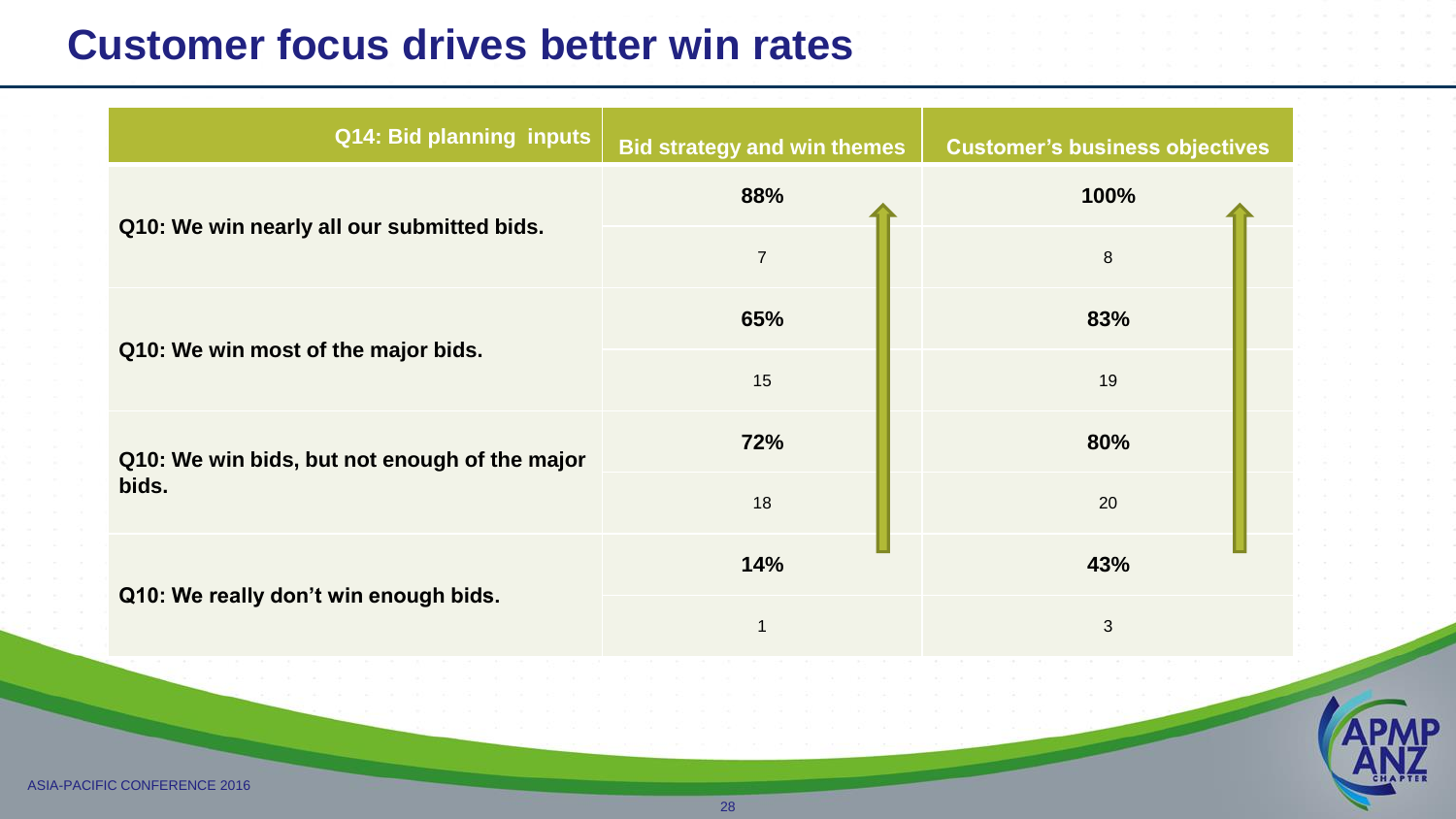#### **Leadership and team work drive better win rates**

**ASIA-PACIFIC** 

| Q16: Bidding environment                      | <b>Clear leadership and direction</b> | <b>Friction between teams</b> |
|-----------------------------------------------|---------------------------------------|-------------------------------|
|                                               | 100%                                  | 0%                            |
| Q10: We win nearly all our submitted bids.    | 8                                     | $\mathbf 0$                   |
|                                               | 38%                                   | 38%                           |
| Q10: We win most of the major bids.           | 9                                     | $9$                           |
| Q10: We win bids, but not enough of the major | 60%                                   | 40%                           |
| bids.                                         | 15                                    | 10                            |
| Q10: We really don't win enough bids.         | 25%                                   | 38%                           |
|                                               | $\overline{2}$                        | $\mathbf{3}$                  |
|                                               |                                       |                               |

29

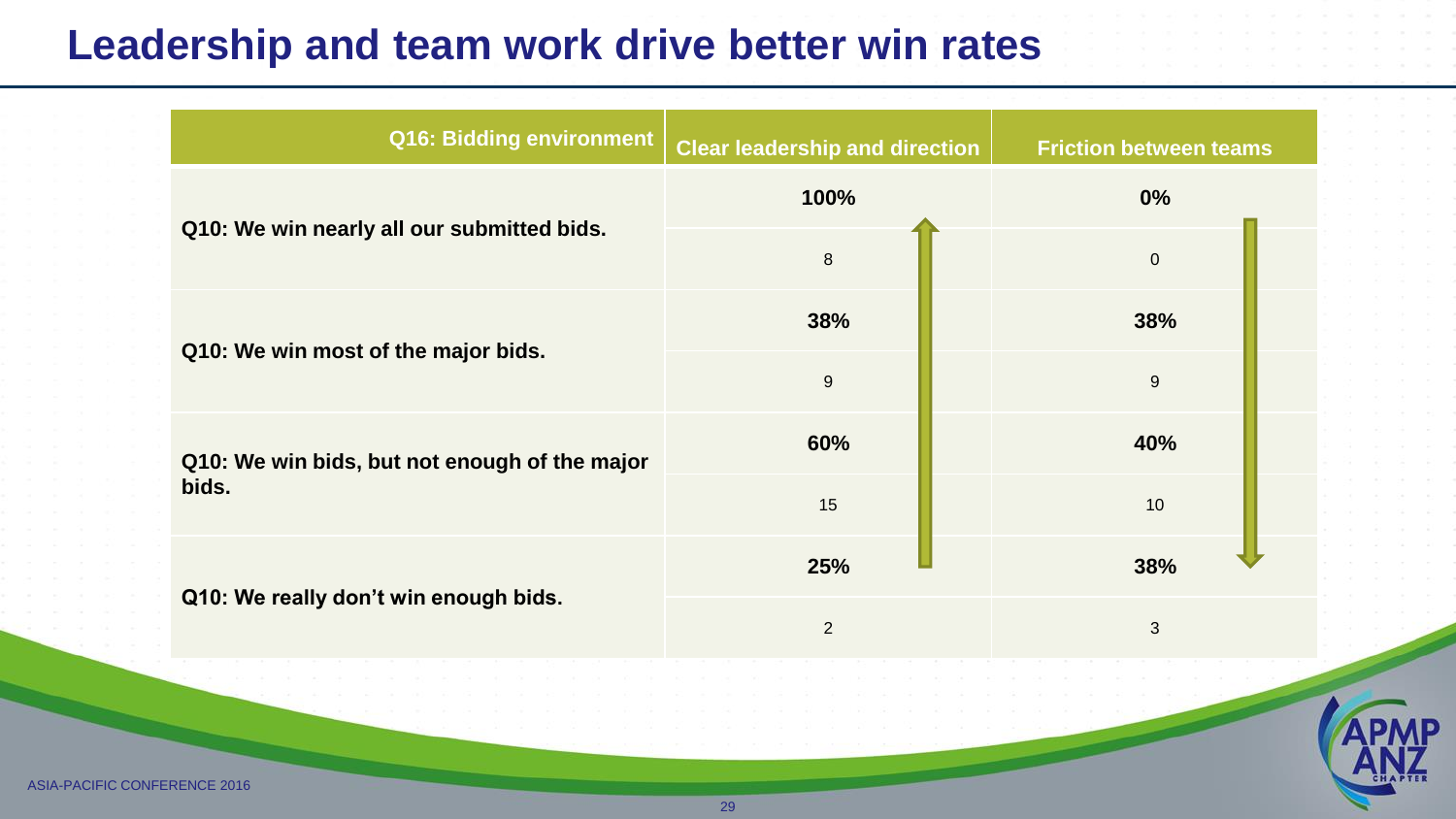#### **Bid managers drives better commercial outcomes**

|                                         | Q12: Bid leadership                | <b>Bids led by sales or business</b><br>development managers | <b>Bids led by bid managers or</b><br>bid directors |
|-----------------------------------------|------------------------------------|--------------------------------------------------------------|-----------------------------------------------------|
|                                         | Q11: We usually achieve our profit | 41%                                                          | 52%                                                 |
| forecasts.                              |                                    | 11                                                           | 14                                                  |
| Q11: We make a profit, but less than we |                                    | 58%                                                          | 37%                                                 |
| forecast.                               | 11                                 |                                                              |                                                     |

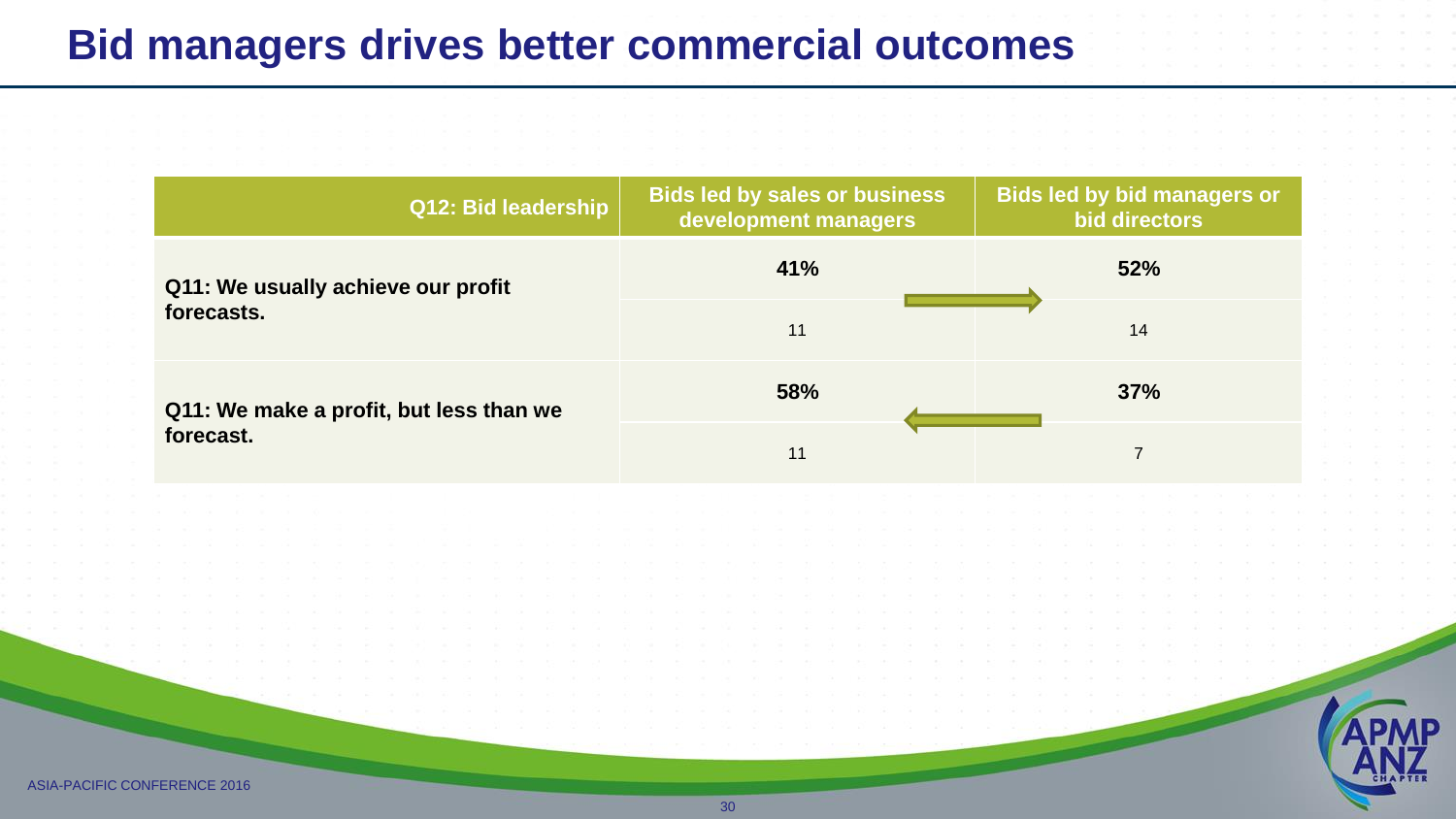#### **Negative factors reduce commercial outcomes**

| Q16: Bidding environment                      | <b>Re-work due to missing</b><br>or changing information | Long days &<br>weekend work | <b>Friction between</b><br>teams |
|-----------------------------------------------|----------------------------------------------------------|-----------------------------|----------------------------------|
|                                               | <b>57%</b>                                               | 39%                         | 18%                              |
| Q11: We usually achieve our profit forecasts. | 16                                                       | 11                          | 5                                |
| Q11: We make a profit, but less than we       | 84%                                                      | 63%                         | 42%                              |
| forecast.                                     | 16                                                       | 12                          | 8                                |
|                                               |                                                          |                             |                                  |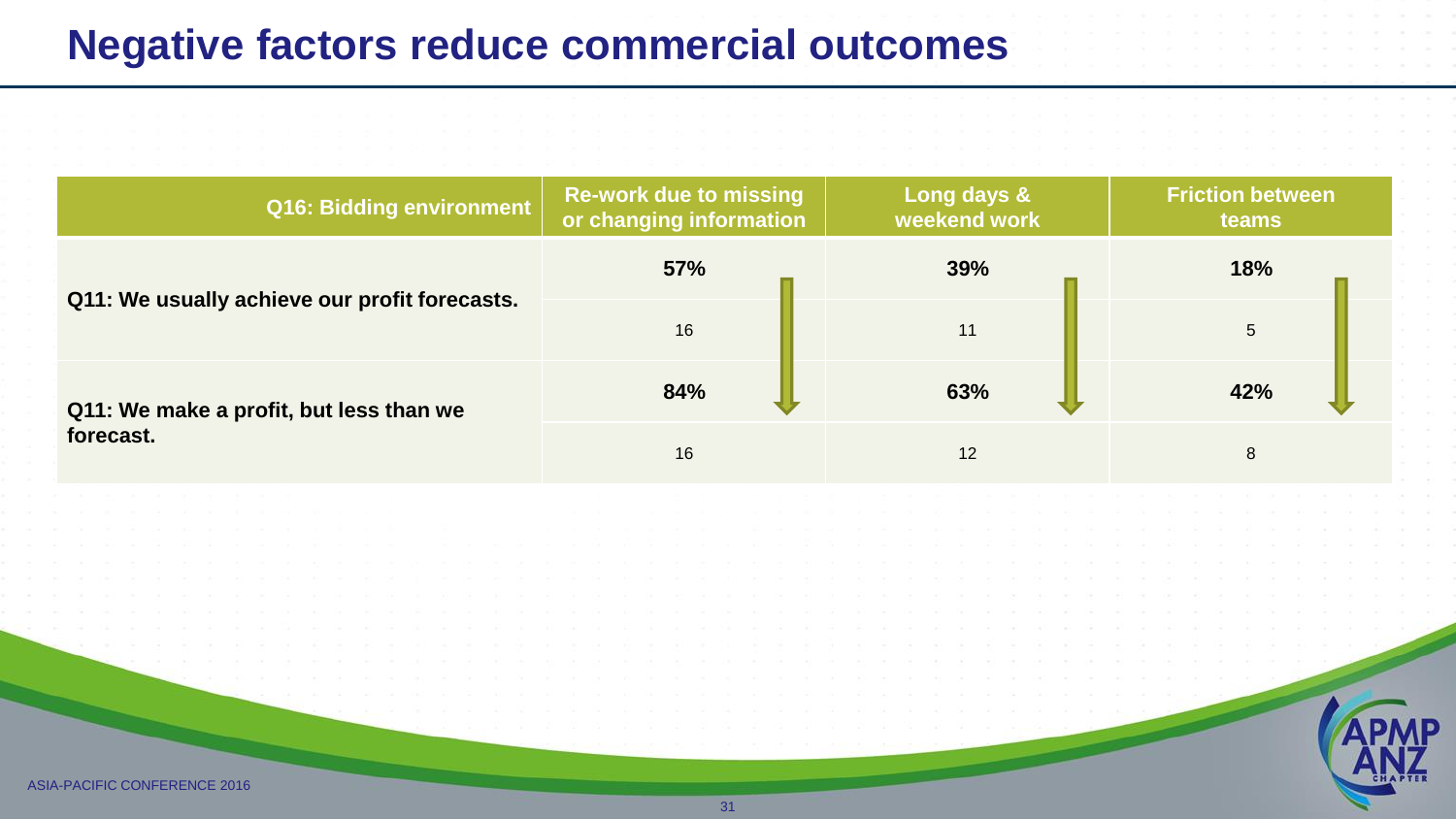#### **Post-submission follow-up drives better commercial outcomes**

| <b>Q18: Post submission</b><br>activities | <b>Customer feedback</b><br>discussed with team | Internal post-<br>mortem | <b>Handover to delivery</b><br>teams | <b>Monitor costs and</b><br>report profit |
|-------------------------------------------|-------------------------------------------------|--------------------------|--------------------------------------|-------------------------------------------|
| Q11: We usually achieve our               | 86%                                             | 64%                      | 71%                                  | 46%                                       |
| profit forecasts.                         | 24                                              | 18                       | 20                                   | 13                                        |
| Q11: We make a profit, but less           | 61%                                             | 56%                      | 67%                                  | 28%                                       |
| than we forecast.                         | 11                                              | 10                       | 12                                   | 5                                         |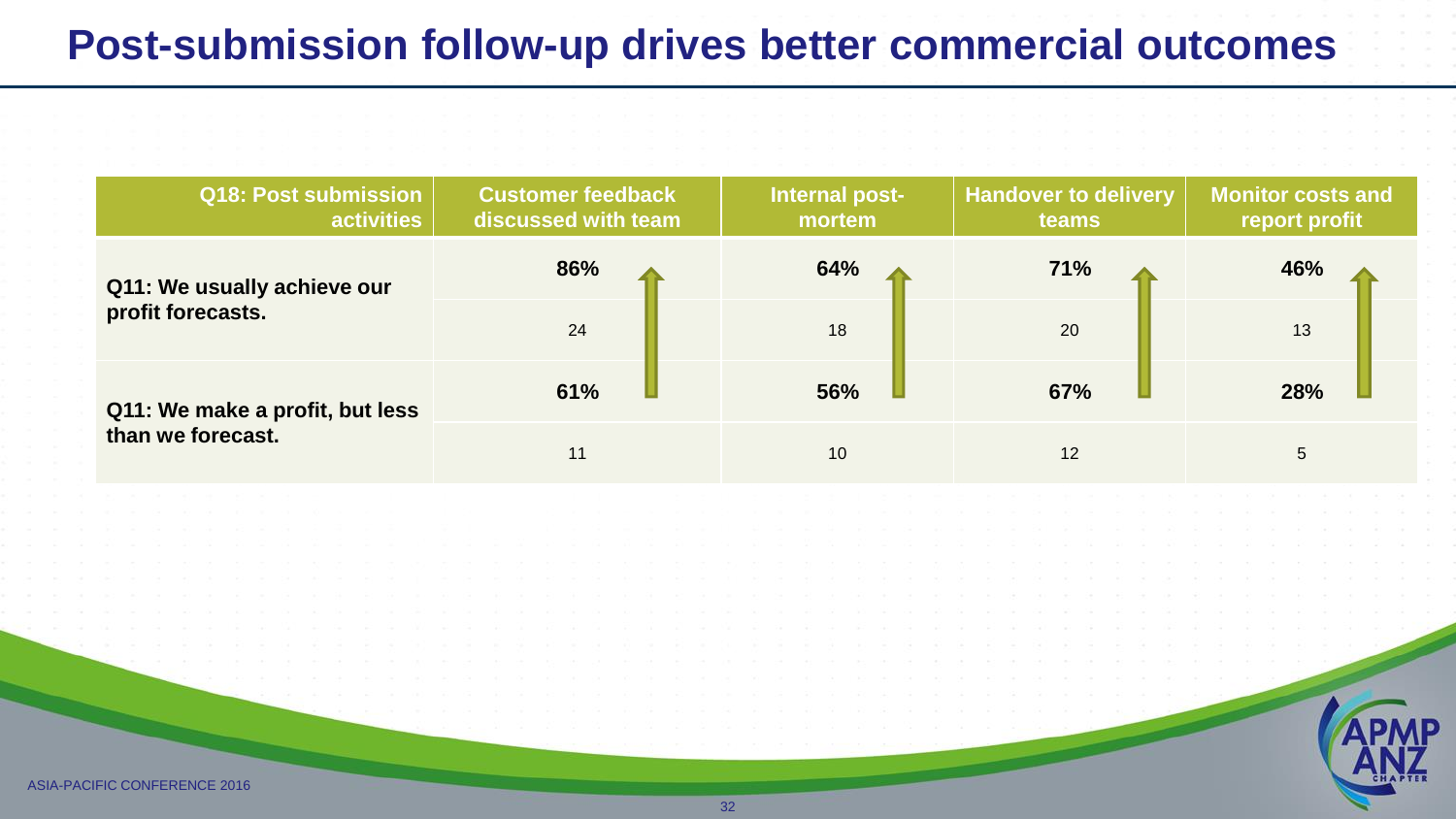### **Best Practice Bid Management by the Magnificent Six**

#### **6 respondents reported their organisations**

- *Win nearly all their submitted bids*
- *Usually achieve their profit forecasts*

#### **Pre-submission reviews**

| -Bid documents to be submitted to<br>the customer                    | 100% |
|----------------------------------------------------------------------|------|
| -Customer's proposed contract and<br>commercial terms and conditions | 100% |
| -Business case with forecasts for<br>revenue, costs and profit.      | 83%  |
| -Internal solution design<br>documentation                           | 67%  |
| -Internal solution implementation or<br>contract delivery plan       | 67%  |
|                                                                      |      |

| <b>Bid planning inputs</b>                                              |      |
|-------------------------------------------------------------------------|------|
| -Bid strategy and win themes                                            | 100% |
| -Customer's business objectives                                         | 100% |
| -Scope of the proposed solution                                         | 100% |
| -Time frames and deadlines for developing the bid                       | 100% |
| -Review and approval requirements                                       | 100% |
| -Responsibilities for planning and costing the delivery of the solution | 100% |
| -Responsibilities for developing the content for the bid documents      | 100% |

 $-We$  re discu

 $-We h$ 

| <b>Bidding environment</b>                                |      |  |
|-----------------------------------------------------------|------|--|
| <b>Clear leadership and</b><br>direction for the bid team | 100% |  |
| Kick-off meeting with the<br>bid team                     | 83%  |  |
| -Frequent status and<br>progress meetings                 | 67%  |  |
| -Readily available<br>information and content             | 67%  |  |
| -Structured reviews of bid<br>documents                   | 67%  |  |

| <b>Post-submission activities</b>                                             |      |
|-------------------------------------------------------------------------------|------|
| -We request feedback from the customer and<br>discuss it with the whole team. | 100% |
| -We hold a handover meeting to brief the<br>teams responsible for delivery.   | 100% |

–We hold an internal post-mortem and capture the "lessons learned" for future bids. 67%